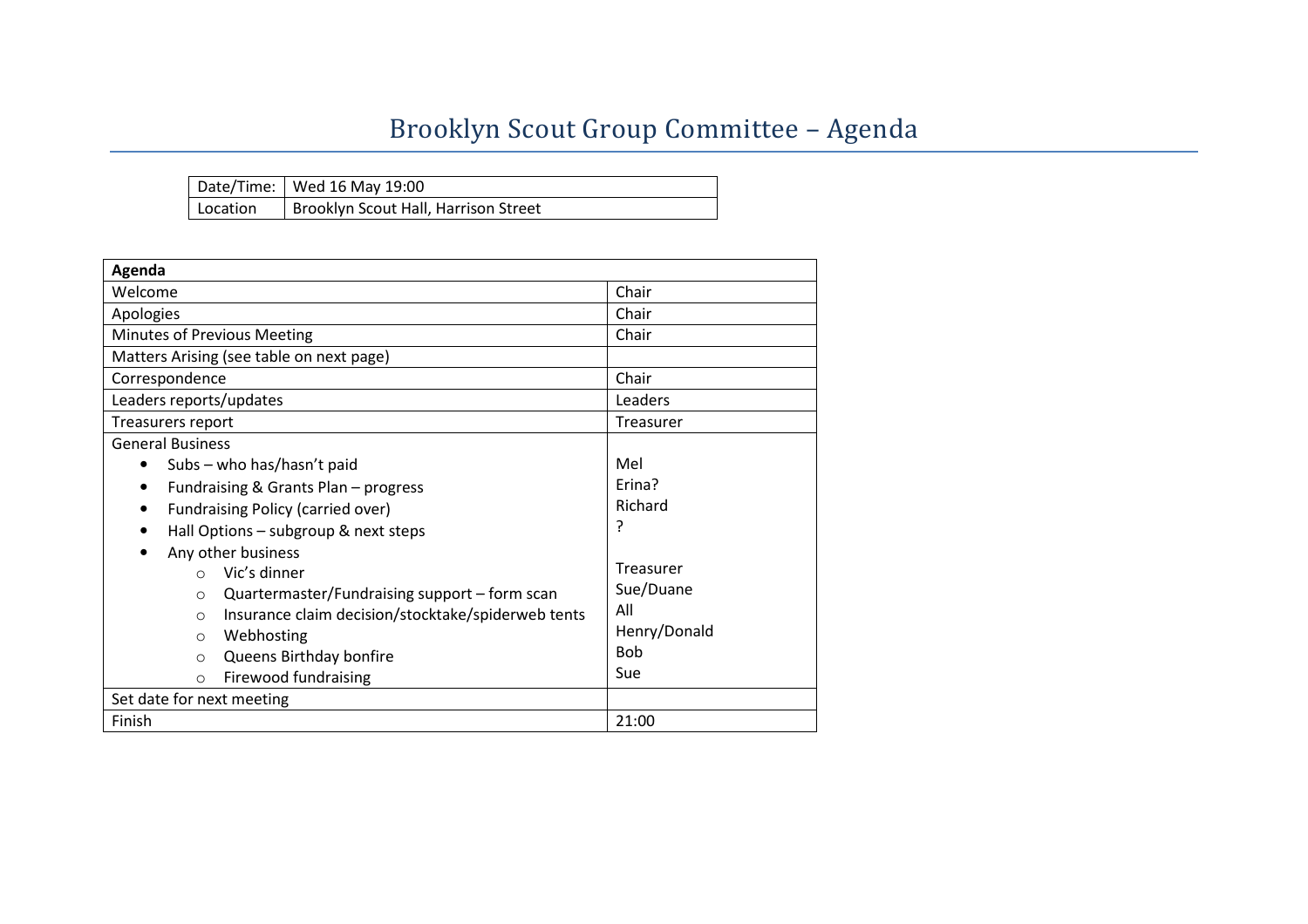| <b>Number</b> | Date      | <b>Action</b>                                                                                                                                      | By whom            | By when    | <b>Current</b><br>status | Comment                       |
|---------------|-----------|----------------------------------------------------------------------------------------------------------------------------------------------------|--------------------|------------|--------------------------|-------------------------------|
| 4/1           | 4/04/2012 | Provide to Julia [via Gavin] number required for small and large<br>scarf sizes                                                                    | Section<br>Leaders | asap       | Open                     | Only two sizes to be made     |
| 4/2           | 4/04/2012 | General email to all lists to chase 2011 chocolate monies                                                                                          | Gavin              | 10/04/2012 | Open                     |                               |
| 4/3           | 4/04/2012 | Submit any 2011 chocolate fundraising reconcilliation sheets to<br>Denise (cc Mel) for chasing                                                     | <b>All Leaders</b> | 10/04/2012 | Open                     |                               |
| 4/4           | 4/04/2012 | Ensure key for hall access is co-ordinated with parents / families<br>on cleaning rota                                                             | Section<br>Leaders | Ongoing    | Open                     |                               |
| 4/5           | 4/04/2012 | Create Cub / Kea parent entries on cleaning rota for Terms 3<br>and 4                                                                              | Duane              | 30/04/2012 | Open                     |                               |
| 4/6           | 4/04/2012 | Chase all youth for enrollment forms and review for helpers for<br>outstanding roles, specifically Quartermaster and Fundraising                   | Duane & Sue        | 30/04/2012 | Open                     |                               |
| 4/7           | 4/04/2012 | Chase Venturers for website content, meeting times, emails and<br>names                                                                            | <b>Terry</b>       | 15/04/2012 | Open                     |                               |
| 4/8           | 4/04/2012 | Prepare and distribute to the Committee a status report on paid<br>subs                                                                            | Mel                | 16/04/2012 | Open                     |                               |
| 4/9           | 4/04/2012 | Reconfirm May stadium fundraiser date and sent to list                                                                                             | Gavin              | 15/04/2012 | Open                     |                               |
| 4/10          | 4/04/2012 | Add Henry to Keas email lists                                                                                                                      | Donald             | asap       | Completed                |                               |
| 4/11          | 4/04/2012 | Terry to review invoice for Zip boilder                                                                                                            | <b>Terry</b>       | 30/04/2012 | Open                     | Chris or Mel to send to Terry |
| 4/12          | 4/04/2012 | Brief existing nominated fundraising contact on new Plan and<br>determine level of committment                                                     | Gavin              | 15/04/2012 | Open                     |                               |
| 4/13          | 4/04/2012 | [ref AP 4/6] scan parent forms for additional fundraising<br>interest                                                                              | Duane & Sue        | 30/04/2012 | Open                     |                               |
| 4/14          | 4/04/2012 | Approach Rex to see if still interested in leading Hall<br>development working group - and if so, to prepare a priorities<br>plan for next meeting | Gavin              | 15/04/2012 | Open                     |                               |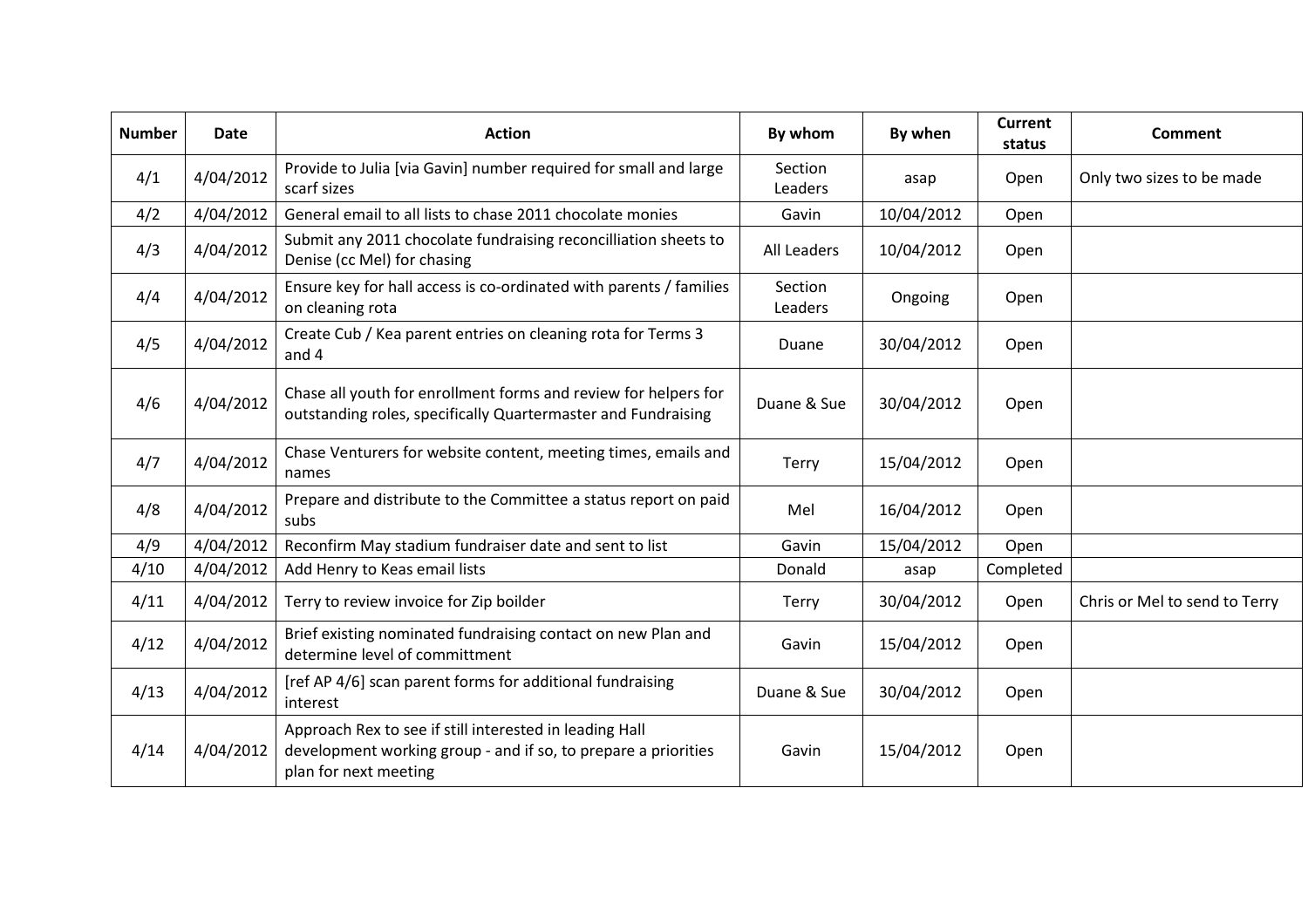| 4/15 | 4/04/2012 | Approach contact regarding webhosting sponsorship<br>opportunity                                                                           | Henry                  | 30/04/2012        | Open           |                                                              |
|------|-----------|--------------------------------------------------------------------------------------------------------------------------------------------|------------------------|-------------------|----------------|--------------------------------------------------------------|
| 4/16 | 4/04/2012 | Approach ASB about sponsorship of St John's First Aid course<br>(Outdoor specific)                                                         | Chris                  | 15/04/2012        | Open           |                                                              |
| 3/9  | 7/03/2012 | All activities require completed financial sheet                                                                                           | All leaders            | ongoing           | Open           | Some in use but not visible in<br>financial reports          |
| 3/8  | 7/03/2012 | Provide copy of new flyer to Sue for test printing, provide<br>Duane with copies to give out                                               | Donald                 | 15/03/2012        | In<br>progress | Copies provided - Sue still to<br>test printing              |
| 3/7  | 7/03/2012 | Email of all Zone activities and updates                                                                                                   | Duane                  | 10/03/2012        | Open           |                                                              |
| 3/6  | 7/03/2012 | Ensure Briana [new Kea Leader] is warranted                                                                                                | Gavin                  | asap              | In<br>progress | Aiming to do at meeting 4/4                                  |
| 3/4  | 7/03/2012 | Create section plans for Term 2                                                                                                            | Duane, Bob &<br>Denise | 15/04/2012        | In<br>progress | Keas / Cubs done - Scouts in<br>draft                        |
| 3/21 | 7/03/2012 | Draft a set of principles on fundraising that address group vs<br>section vs individual equity issues, and control of allocation<br>issues | Richard                | 1/04/2012         | Open           |                                                              |
| 3/20 | 7/03/2012 | Investigate bonfire ideas for Queens anniversary                                                                                           | <b>Bob</b>             | asap              | Closed         | Email sent                                                   |
| 3/2  | 7/03/2012 | Consider adding request for old scarves return to future<br><b>Brooklyn Tattler article</b>                                                | Donald                 | 30/03/2012        | Open           |                                                              |
| 3/19 | 7/03/2012 | Organise suitable storage so that all consent forms can be kept<br>in Hall                                                                 | Duane                  | 25/03/2012        | Open           | Duane to secure a single<br>cupboard with combo lock         |
| 3/18 | 7/03/2012 | Start taking and keep a weekly roll of attendance across all<br><b>Sections</b>                                                            | All Leaders            | 12/03/2012        | Started        | Do on books, keep books in<br><b>Den</b>                     |
| 3/17 | 7/03/2012 | Post details of new uniforms when available                                                                                                | Donald                 | when<br>available | Open           |                                                              |
| 3/16 | 7/03/2012 | Submit a grant application for Leader uniform upgrade support,<br>in consultation with Erina                                               | Sue / Erina            | 1/04/2012         | ln<br>Progress | Sue approach RSA-declined /<br>Erina to pursue other options |